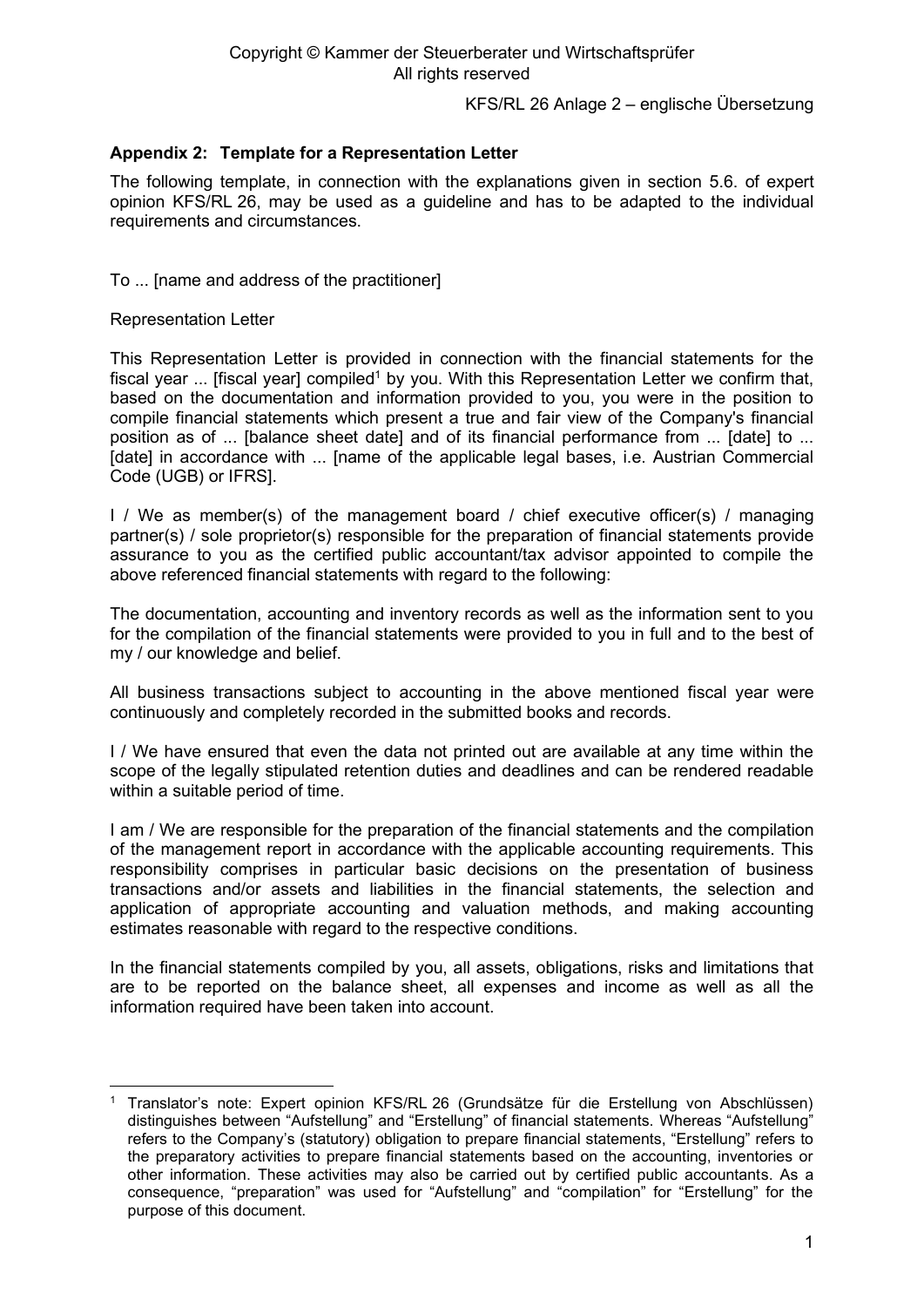## Copyright © Kammer der Steuerberater und Wirtschaftsprüfer All rights reserved

KFS/RL 26 Anlage 2 – englische Übersetzung

I am / We are responsible for the prevention and detection of infringements of employees and the establishment and maintenance of an appropriate internal control system.

I am / We are responsible for the establishment of an adequate accounting and internal control system in order to ensure that business transactions with and between related parties are recorded as such in the accounting records and are disclosed in accordance with the applicable accounting provisions.

All records, documentation, and information (particularly with regard to the risks for which accruals have to be set up, to contingent losses from pending transactions, to pending and imminent legal and other disputes, and to the impairment of receivables) necessary for the compilation of the financial statements were communicated to you. Such information and/or facts may be:

- a) Events after the balance sheet date material for the valuation at the balance sheet date,
- b) Particular circumstances that endanger the Company's position as a going concern or the true and fair view of the Company's financial position and performance or that materially influence the informative value of the financial statements,
- c) An overview of those companies with which the Company was affiliated or in which the Company held participating interests during the fiscal year and/or at the balance sheet date,
- d) Liabilities from the issuance and transfer of bills of exchange, from bonds, guarantees and other legal and contractual contingencies,
- e) Letters of comfort,
- f) Legal and contractual collaterals for liabilities (including contingent liabilities), e.g. liens, security interest and retentions of title in relation to recorded assets,
- g) Obligations to return assets recorded in the balance sheet and obligations to take back assets not recorded in the balance sheet,
- h) Derivative financial instruments (e.g. option transactions and forward contracts in relation to foreign currencies, interest rates, securities and indexes, as well as interest rate swaps and currency swaps),
- i) Agreements or other legal circumstances that are or will be material for the valuation of the Company's economic situation due to their subject matter, term, potential penalties or other reasons (e.g. agreements with suppliers, customers, shareholders or affiliated companies, as well as consortium agreements, supply agreements, option agreements, lease agreements and trust agreements, as well as agreements with regard to obligations to be fulfilled subject to earnings), and